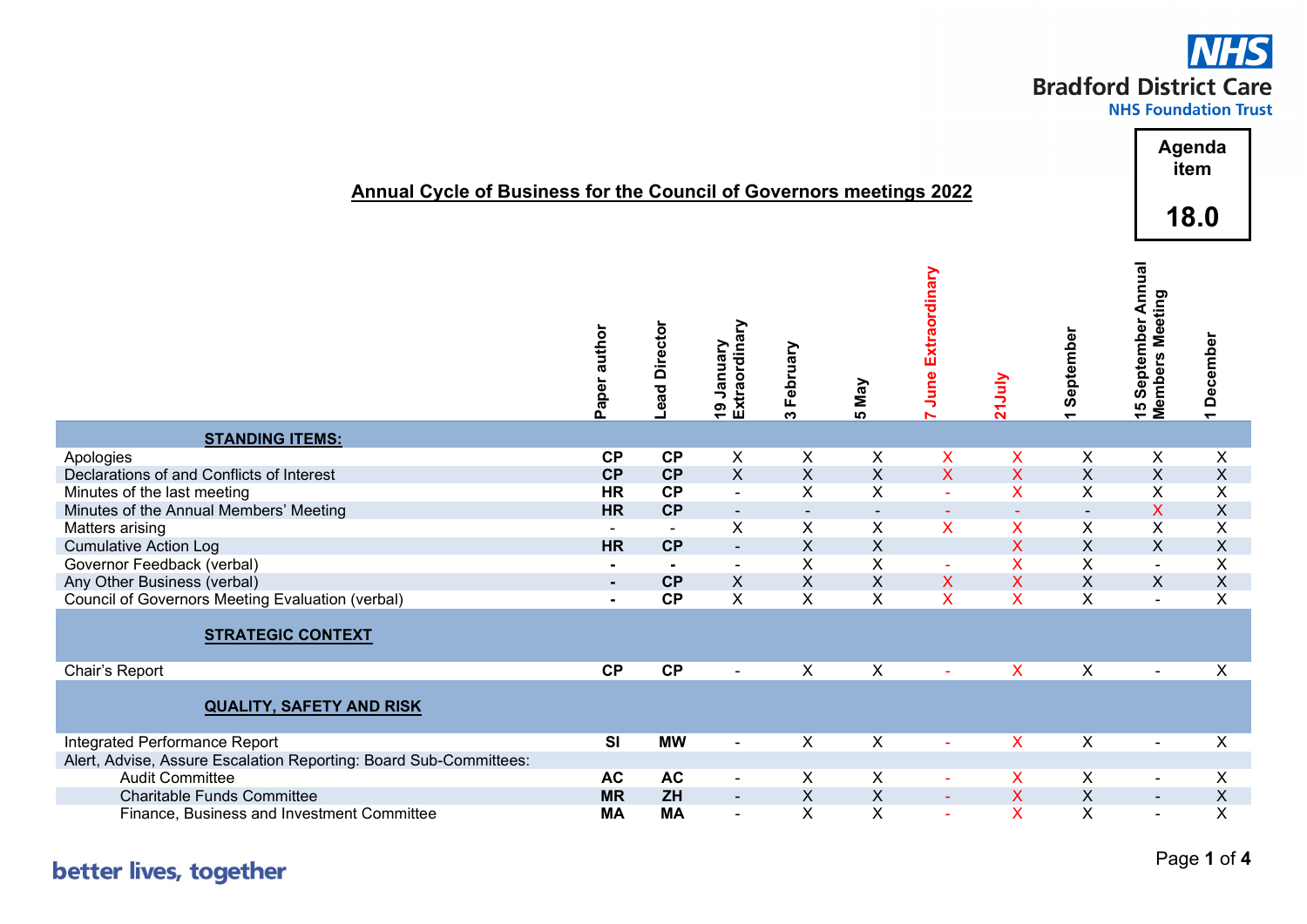

|                                                                                                                                                    | Paper author           | <b>Director</b><br>Lead | Extraordinary<br>January<br>$\mathbf{e}$ | February<br>ო             | Nay<br>n.                 | Extraordinary<br>June | ך<br>ה                          | September<br>$\overline{\phantom{0}}$ | September Annual<br>Members Meeting<br>9 | December<br>$\overline{\phantom{0}}$ |
|----------------------------------------------------------------------------------------------------------------------------------------------------|------------------------|-------------------------|------------------------------------------|---------------------------|---------------------------|-----------------------|---------------------------------|---------------------------------------|------------------------------------------|--------------------------------------|
| Mental Health Legislation Committee                                                                                                                | $\overline{\text{SL}}$ | CP                      | $\blacksquare$                           | $\boldsymbol{\mathsf{X}}$ | $\boldsymbol{\mathsf{X}}$ |                       | $\boldsymbol{\mathsf{X}}$       | $\boldsymbol{\mathsf{X}}$             |                                          | $\overline{X}$                       |
| <b>Quality and Safety Committee</b>                                                                                                                | AM                     | GA                      |                                          | X                         | X                         |                       | X                               | X                                     |                                          | X                                    |
| Workforce and Equality Committee                                                                                                                   | <b>MR</b>              | <b>SL</b>               | $\blacksquare$                           | $\mathsf{X}$              | $\sf X$                   |                       | $\overline{\mathsf{X}}$         | $\boldsymbol{\mathsf{X}}$             |                                          | $\sf X$                              |
| Proposal for the Annual Members' Meeting                                                                                                           | <b>HR</b>              | <b>PHo</b>              | $\blacksquare$                           |                           |                           |                       | X                               |                                       |                                          |                                      |
| Annual Members' Meeting Thematic Report and Analysis                                                                                               | <b>HR</b>              | <b>PHo</b>              | $\overline{\phantom{a}}$                 |                           | $\sim$                    |                       |                                 |                                       |                                          | X                                    |
| Quality Report (Account) Presentation                                                                                                              | <b>NM</b>              | PHu                     |                                          |                           | $\overline{\mathsf{X}}$   |                       | $\overline{\mathsf{X}}$         |                                       |                                          |                                      |
| <b>Care Quality Commission Update</b>                                                                                                              | <b>BF</b>              | PHu                     |                                          | $\mathsf{X}$              |                           |                       |                                 |                                       |                                          |                                      |
| <b>WORKFORCE</b>                                                                                                                                   |                        |                         |                                          |                           |                           |                       |                                 |                                       |                                          |                                      |
| Remuneration of the Chair of the Trust and Non Executive Directors to<br>ratify (recommendation from the Remuneration Committee) Statutory<br>duty |                        |                         |                                          |                           | As required               |                       |                                 |                                       |                                          |                                      |
| Appointment of the Deputy Chair of the Trust (recommendation from the<br>Nominations Committee) Statutory duty                                     |                        |                         |                                          |                           |                           |                       | As required, next due July 2022 |                                       |                                          |                                      |
| Appointment of the Senior Independent Director (recommendation from<br>the Nominations Committee) Statutory duty                                   |                        |                         |                                          |                           |                           |                       | As required, next due July 2022 |                                       |                                          |                                      |
| Appointment of the Chair of the Trust (to ratify) Private - (recommendation<br>from the Nominations Committee) Statutory duty                      |                        |                         |                                          |                           |                           |                       | As required, next due July 2022 |                                       |                                          |                                      |
| Appointment of a Non Executive Director (to ratify) Private -<br>(recommendation from the Nominations Committee) Statutory duty                    |                        |                         |                                          |                           |                           |                       | As required, next due July 2022 |                                       |                                          |                                      |
| Approve the appointment of the Chief Executive (approval) Private -<br>(recommendation from the Nominations Committee) Statutory duty              |                        |                         |                                          |                           | As required               |                       |                                 |                                       |                                          |                                      |
| Performance Evaluation of the Chair and Non Executive Directors<br>(recommendation from the Remuneration Committee) - Private                      |                        |                         |                                          |                           | X                         |                       | X                               |                                       |                                          |                                      |
| <b>Staff Survey Outcome</b>                                                                                                                        | <b>HF</b>              | <b>BC</b>               |                                          |                           | X                         |                       |                                 |                                       |                                          |                                      |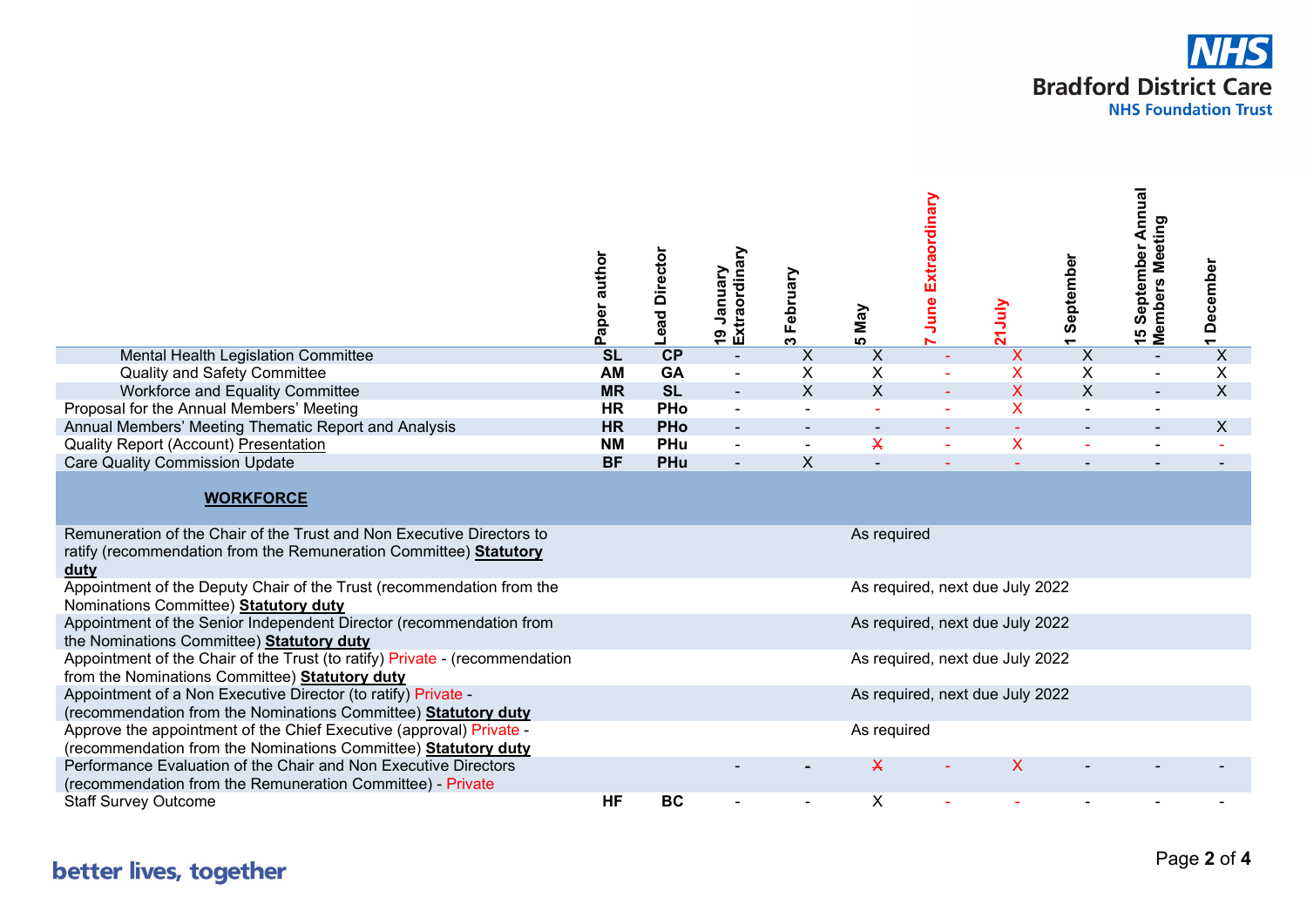

|                                                                                                                        | Paper author           | <b>Director</b><br>ead   | Extraordinary<br>yanuary<br>Vienna | February<br>ო | Vay<br><b>10</b>          | June Extraordinary | m | September               | 15 September Annual<br>Members Meeting | 1 December |
|------------------------------------------------------------------------------------------------------------------------|------------------------|--------------------------|------------------------------------|---------------|---------------------------|--------------------|---|-------------------------|----------------------------------------|------------|
| Freedom to Speak Up Guardian Report                                                                                    | LR                     | PHu                      |                                    |               |                           |                    |   | $\overline{\mathsf{x}}$ |                                        |            |
| FINANCE, SUSTAINABILITY AND GROWTH                                                                                     |                        |                          |                                    |               |                           |                    |   |                         |                                        |            |
| Approval of any significant transactions <b>Statutory duty</b>                                                         |                        |                          | As required                        |               |                           |                    |   |                         |                                        |            |
| Update on capital investment for Lynfield Mount Hospital                                                               |                        |                          | As required                        |               |                           |                    |   |                         |                                        |            |
| <b>WELL LED AND GOVERNANCE</b>                                                                                         |                        |                          |                                    |               |                           |                    |   |                         |                                        |            |
| <b>Operational Plan Progress Update</b>                                                                                | SI                     | <b>MW</b>                |                                    |               | X                         |                    |   |                         |                                        |            |
| Receive Annual Report, Accounts and Quality Report (Account) Statutory<br>duty                                         | <b>PHo</b>             | <b>CP</b>                |                                    |               |                           |                    |   |                         | $\boldsymbol{\mathsf{X}}$              |            |
| Appointment of the External Auditor (ratify recommendation from Audit<br>Committee and tender exercise) Statutory duty | <b>PHo</b>             | <b>AC</b>                | As required                        |               |                           |                    |   |                         |                                        |            |
| Amendments to the Constitution (ratify recommendation) Statutory duty                                                  | $\blacksquare$         | $\blacksquare$           | As required                        |               |                           |                    |   |                         |                                        |            |
| Governor Election - proposal and outcome                                                                               | EP                     | <b>PHo</b>               |                                    |               | ÷.                        | X                  |   |                         |                                        |            |
| Terms of Reference - Council of Governors<br>Terms of Reference - Council of Governors Nomination Committee            | <b>HR</b><br><b>HR</b> | <b>PHo</b>               | $\overline{\phantom{a}}$           |               | X<br>X                    |                    |   |                         |                                        |            |
| Terms of Reference - Council of Governors Remuneration Committee                                                       | <b>HR</b>              | <b>PHo</b><br><b>PHo</b> | $\blacksquare$<br>$\sim$           |               | $\boldsymbol{\mathsf{X}}$ | ÷.                 |   |                         |                                        |            |
| Terms of Reference - Membership Development Committee                                                                  | <b>HR</b>              | <b>PHo</b>               | ä,                                 |               | X                         |                    |   |                         |                                        |            |
| Election for the Lead Governor, and Deputy Lead Governor                                                               | <b>HR</b>              | <b>PHo</b>               |                                    |               |                           |                    |   |                         |                                        |            |
| Role Description Lead Governor, and Deputy Lead Governor                                                               | <b>HR</b>              | <b>PHo</b>               |                                    |               |                           |                    |   | Χ                       |                                        |            |
| Role Description - Governor                                                                                            | <b>HR</b>              | <b>PHo</b>               |                                    |               |                           |                    |   | $\mathsf{x}$            |                                        |            |
| Governor Committee membership                                                                                          | <b>HR</b>              | <b>PHo</b>               | As required                        |               |                           |                    |   |                         |                                        |            |
| Update from Membership Development Committee / Action Plan<br>supporting Membership Engagement Strategy                | <b>HR</b>              | <b>PHo</b>               |                                    |               |                           |                    |   | X                       |                                        |            |